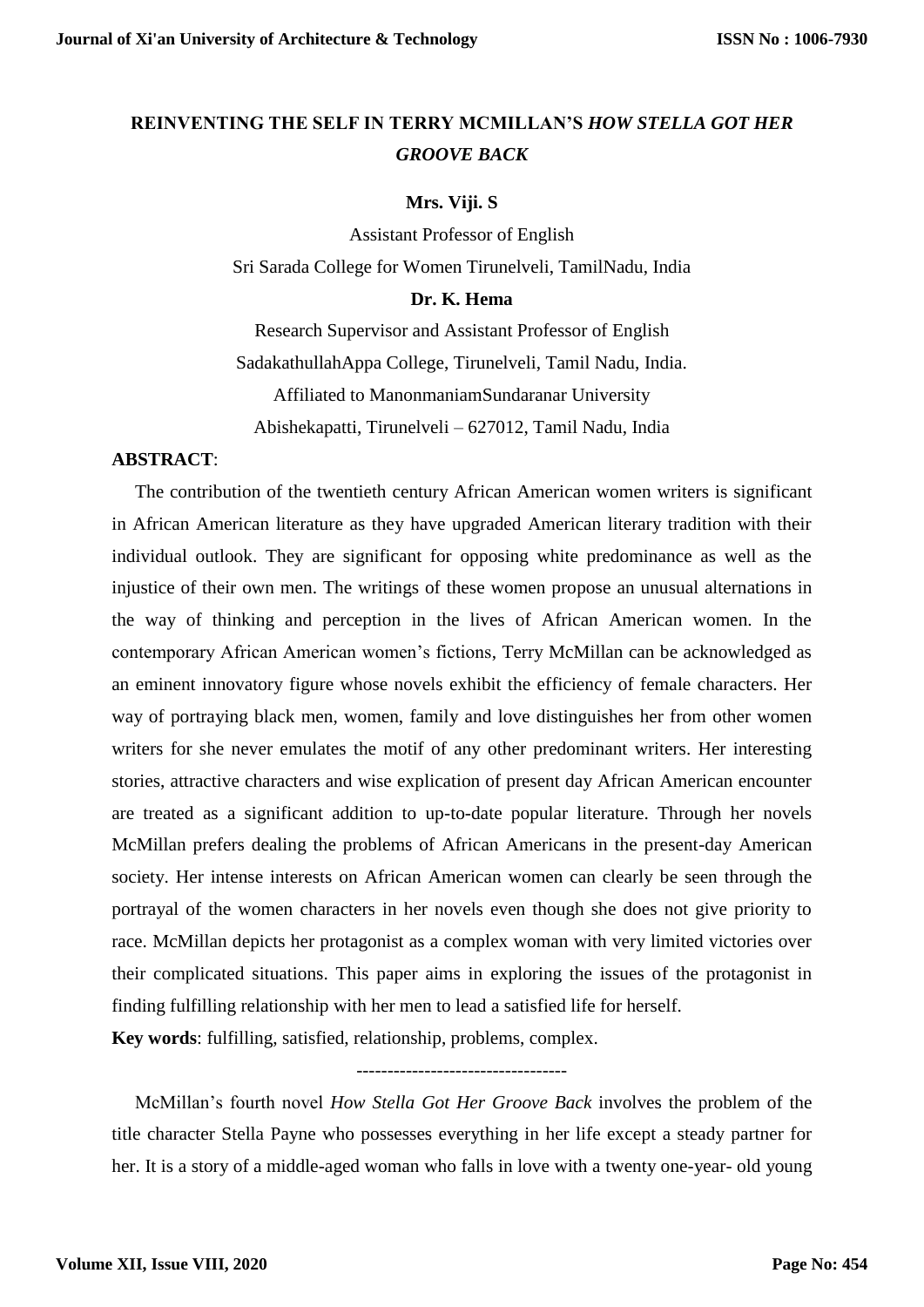man in her trip to Jamaica like McMillan who met her boyfriend Jonathan Plummer in Jamaica who was much younger than her. The novelis politically correct because in *How Stella Got Her Groove Back,* Stella does not shed tears for anything instead she has been a sole control not only for her mind, body, child and finance but also for her vigorous desire in bringing back her dream lover to her side. While commenting on McMillan's powerful female craving, Schillinger states, "Women are ready to read about themselves not only a schemers or sufferers but as the adventurous heroes of their own lives" (8).

 In the novel the protagonist Stella Payne feels unhappy because of her unsuccessful married life with her husband Walter. Though she works as a security analyst, she is not satisfied with her job but feels her life is not interesting which makes her to send her loving son Quincy to his father and takes a trip to Jamaica for vacation. Her unexpected love with a young man Winston Shakespeare, twenty years her junior induces her to invite him into her life in spite of many hurdles. Stella's intimacy with a blackman Winston Shakespeare, who has come to Jamaica as a chef apprentice forces her to spend her nights with him, without minding that she is like his mother. Though Stella's conscious pricks her at first, later she convinces herself that she is not going to marry him but have only sex with him. After spending some days together, when Winston leaves her as he has been appointed as the head chef in another resort, Stella plunges into deep sorrow for she cannot see him again. In her grief she tells in herself that how many times she falls in love with a man and makes a move from him without having him permanently. She feels that her longings and imaginations will never be fulfilled as she has not been satisfied with anything in her forty two years. After Winston leaves Jamaica, Stella's contact with another person named Judas, makes her to spend her nights with him but ends in failure because he reminds Stella's ex-husband and not Winston. On the day of his departure Winston comes to bid farewell to Stella. Though Stella feels bad for his leaving from her, she says,

I am saying that even though I feel like I'm totally smitten by you and everything, and if this were a perfect world we could do this, even take this to another level for read, but the world is not perfect and Winston you are too young for me and I'm too old for you and that's reality of the situation. (193)

 When Winston informs Stella that they both can be friends she is completely collapsed.Her stress increases when Leroy, one of her earlier men, tells her now, that he has been thinking of her for the past two nights though he has a wife at home. In addition, Stella's sister Angela's enquiry about her contact with a teenager and the information Stella gets form her office that she is out of job, bring her under the depressed state. Stella is not able to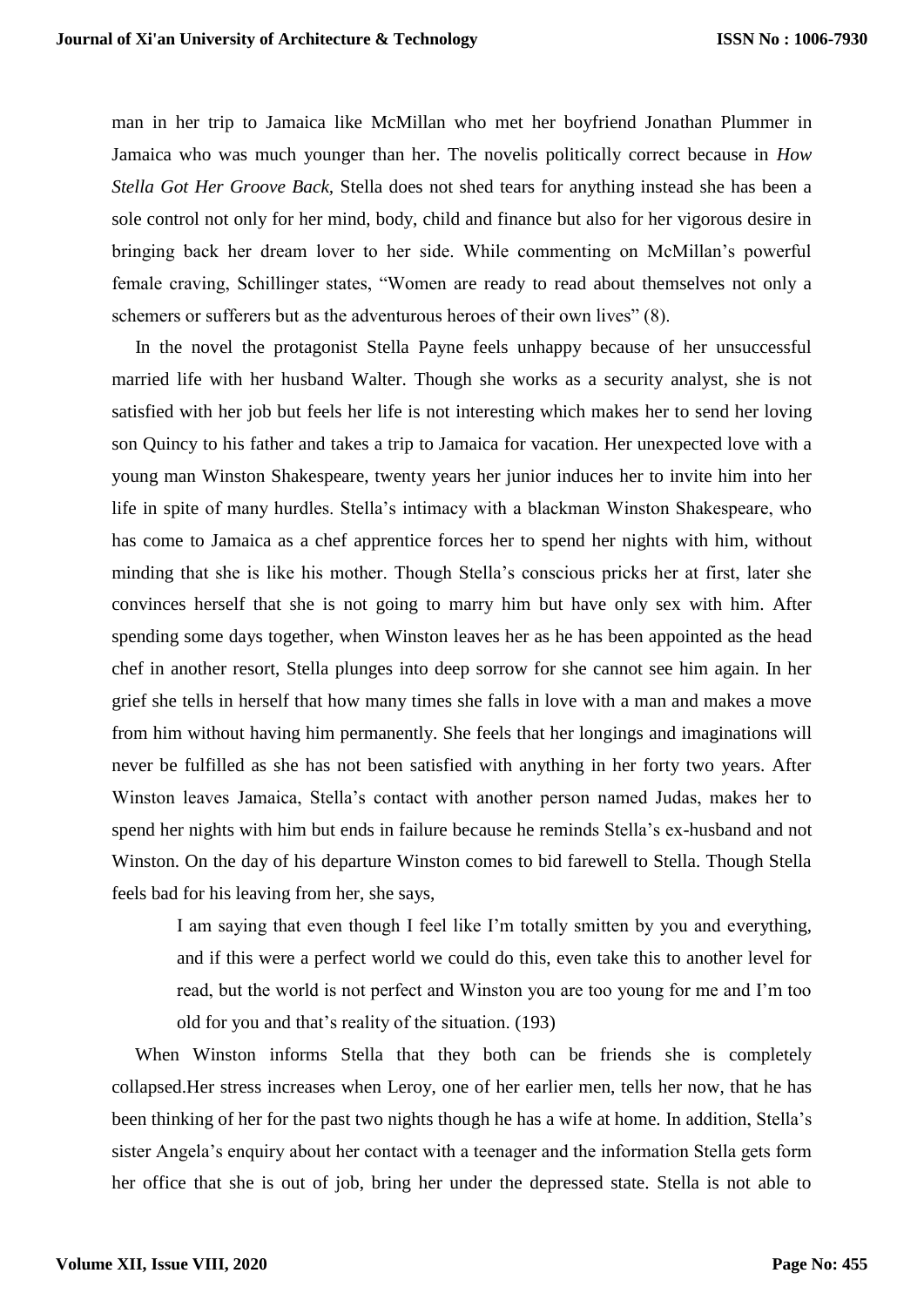imagine her condition without a job. Her pathetic situation forces her to convey everything to Winston and he convinces her by saying that he will come to her place within three months. Now the new tension arises to her because she does not know how to inform her closeness with Winston to her son Quincy but decides to pacify him by insisting him that Winston is only her boyfriend and not Quincy's stepfather and so he can treat Winston as his big brother without considering his age. Stella's next issue is, her neighbours blame her for her connection with a twenty-one-year old boy. Stella is also advised by both of her sisters that she should not spoil her son by her mean behaviour. In her anger Stella says, "I have not done anything! I am not marrying him! I just slept with him and hope I get a chance to do it again and plus I happen to like him. What is wrong with that?" (226).

 Stella ignores the warning of her sisters for she considers that the fancy of every young man is to sleep with an older woman. As Quincy desires to visit Jamaica, Stella takes a trip for the second time which leads her to meet Winston again. As soon as she returns to her place, Stella is advised by her sister to concentrate on her job as she is unemployed at present. When Winston confirms his arrival to her house, Stella is nervous because she will be criticized by the members of the nearby resident again and instructs her son what he should say if anybody asks anything about Winston's arrival. Stella insists her son to say, "It's nobody's business where Winston sleeps, and if anybody asks you, you tell them to come and see your mom" (333). Due to the repeated problems, Stella falls sick, consults the doctor and shares every single thing with her including her jobless state, fondness for a young man and her repulse with her sisters for her mistaken act. Though Stella is employed and is gifted with a lovely child, her dissatisfied married life with her husband makes her to take a trip to Jamaica, which is also one of the reasons for losing her job and getting unnecessary gossip from the neighbours and family members. Her illegal contact with a young Jamaican forces her to seek support from her son for her mistakes which is not fair on the part of an ideal mother. As a result her repeated issues give her stress in excess.

Stella's expectation of her husband Walter to respect their differences and her husband's desire of Stella to be like him make them to get divorce. She does not date with anyone for one year even though she is preferred by many men. Though Stella doesnot give priority to search for love she is very particular in giving energy to her mind, heart and soul. So she decides to move to Jamaica for inner peace and leaves his son Quincy to his father as he has never taken the responsibility of his son in any complex situation. Her intention is to be away from all the problems and that makes her to be stubborn about her interval. Her staying at the castle Beach Negril in Jamaica makes her to develop closeness with Winston Shakespeare.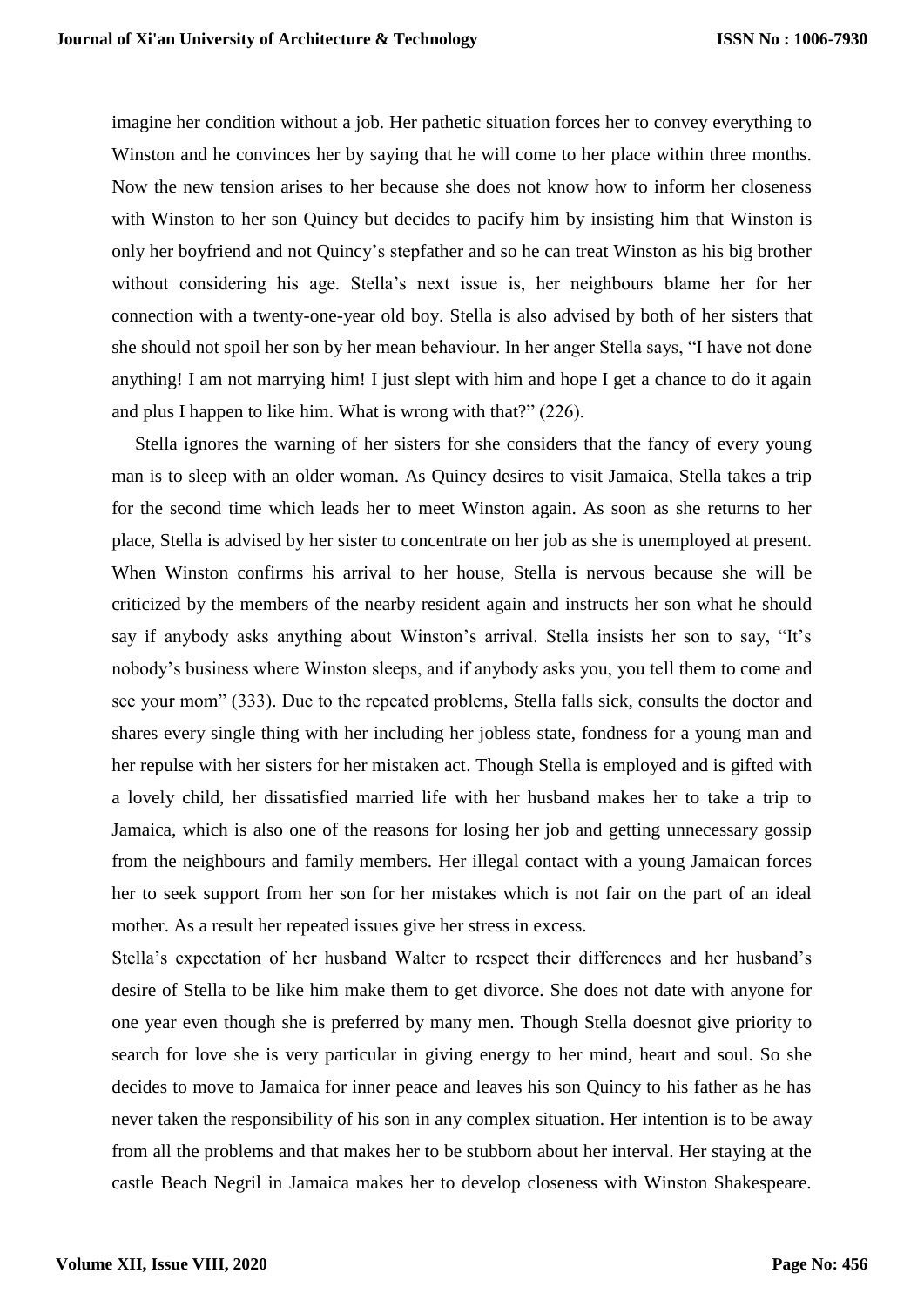While depicting the character of Stella, McMillan remembers her own experience with her lover Jonathan Plummer and says, "Stella isn't a reinvention of myself. She's only part of my persona . . . .What I give my characters are my concerns, which for the most part are grounded in reality" (Porter 41). When Stella is attracted by the young Jamaican man who is half her age, on one side her inner feeling tells her that she is like his mother and on the other side her instinct induces her to have sex with him. Stella is also consoled by Winston that she need not worry at all about both of their ages, as they are only numbers and tells he will never cheat her in any situation. Even though his words seem to be convincing for Stella it does not give a proper remedy for her confusion. In this state, she tells him,

> . . . if you want to change your mind it's okay you won't hurt my feelings because I'm a big girl a grown up really and I'm used to disappointment so if you're having second thoughts we can just eat dinner and may be dance a little bit and say good night and be done with it no hard feelings. (109)

 Winston's rejection for this gives Stella not only extreme happiness but also makes her to expect him to be her permanent partner without minding her age. She is shattered completely when he tells her that he is supposed to leave, to be placed at another resort. Though she feels that she is dead because of his moving, she doesnot express her feeling of grief to him, instead she causally tells him that he can do anything as per his wish and insists that she has also not come to Jamaica to play any silly game with a boy as she is a big woman. After his departure, Stella is not interested in any other men including Judas and Leroy even though she is wanted by them because no one satisfies her like Winston. In her attempt to have peace of mind, she accompanies many men involving a man who is half her age. Her dating with many men, makes her to consider everyone as indistinctive and unresponsive which makes her to maintain only a short term relationship with them.

 Even after Winston's leaving,Stella's constant chat with him makes her to feel that she cannot spend her days without him and with the intention of inviting him in her life, she takes a ticket for him to come to California to meet her. On one side Winston feels that his moving to Stella's place will create a big issue among his parents and on the other side he fears that his presence to her house will surely be disgusting to Stella's sisters Vanessa and Angela. While convincing Winston Stella says, "Well, Angela is pretty much on the same wavelength as your parents, but not to worry, you won't be spending much time with her. Now my other sister, Vanessa, she's got a nineties attitude. So she's all for this and can't wait to meet you" (339).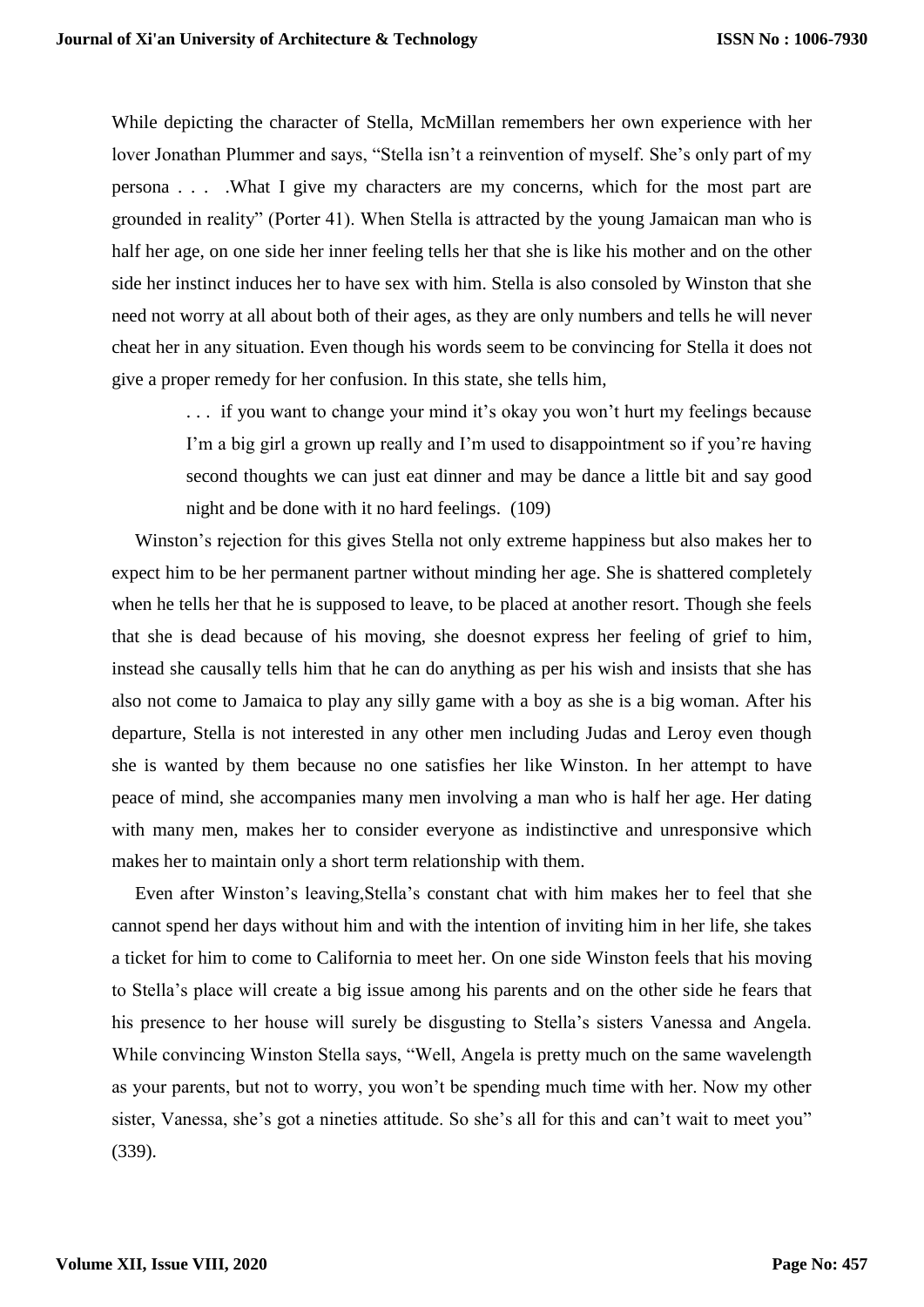Though Stella is happy about Winston's arrival she is frightened by the after-effects which makes her to fall sick and is advised by the doctor to do yoga excluding other exercises. As Stella is jobless at present she starts doing functional sculptures and wearable art as she is the master degree holder in Fine Arts. Stella is suggested by her friend Maisha to continue her relationship with Winston which has been missed by her in her earlier days. Stella's gym mate Crystal who knows everything about Winston motivates her by saying, "If it feels good, I say go for it. Follow your own heart and your own head and forget about what anybody says. This is your life, Stella, and no one can experience it better than you . . ." (360). When Quincy asks Stella about her relationship with Winston, Stella tells outwardly that Winston comes to their house only as a guest. After spending three weeks with Stella in California, Winston moves. While moving he says,

> Well I would apply to school and work on becoming a certified chef with a specialization so that it would be easier for me to get work in this country and I would work doing anything until such time, as I am not the type of man who could tolerate being taken in by a woman, you know, I mean I would have to earn my own way and help out in the household you know. (397)

 Though Stella is convinced by his words, she feels guilty to bring him in her life for he is too young and she is with grey hair and wrinkled skin. But Winston expresses his true love for her by insisting that he loves her with what he has seen inside her but not with outward appearance which makes Stella to give him a positive reply when Winston asks her acceptance to marry him. Thus in this novel Terry McMillan presents her female protagonist to revive her love and life even though whom she loves is half her age. While appreciating the quality by McMillan's fictions, Jones states, "Terry McMillan created a new literary genre with her up heat novels about contemporary black women. Then she went those other writers' one better: she created an entirely new audience to go with her genre" (79).

 The oppressors or victimizers of McMillan's novel are not stagnant in the same situation, instead they overcome their problems and move towards the betterment of their lives. According to David Nicholson, Terry McMillan delineates, "relationships between black men and women as something more than the relationship between victimizer and victim, oppressor and oppressed" (6). In this novel, Stella is familiar with the traditional custom of society when she thinks of marrying a person who is half her age but her liking for Winston forces her to ignore everything and react according to her own wish. McMillan has presented Stella as strong and independent in deciding her life. Through this novel, McMillan depicts an uncommon relation by representing the love affair between a fortytwo-year-old woman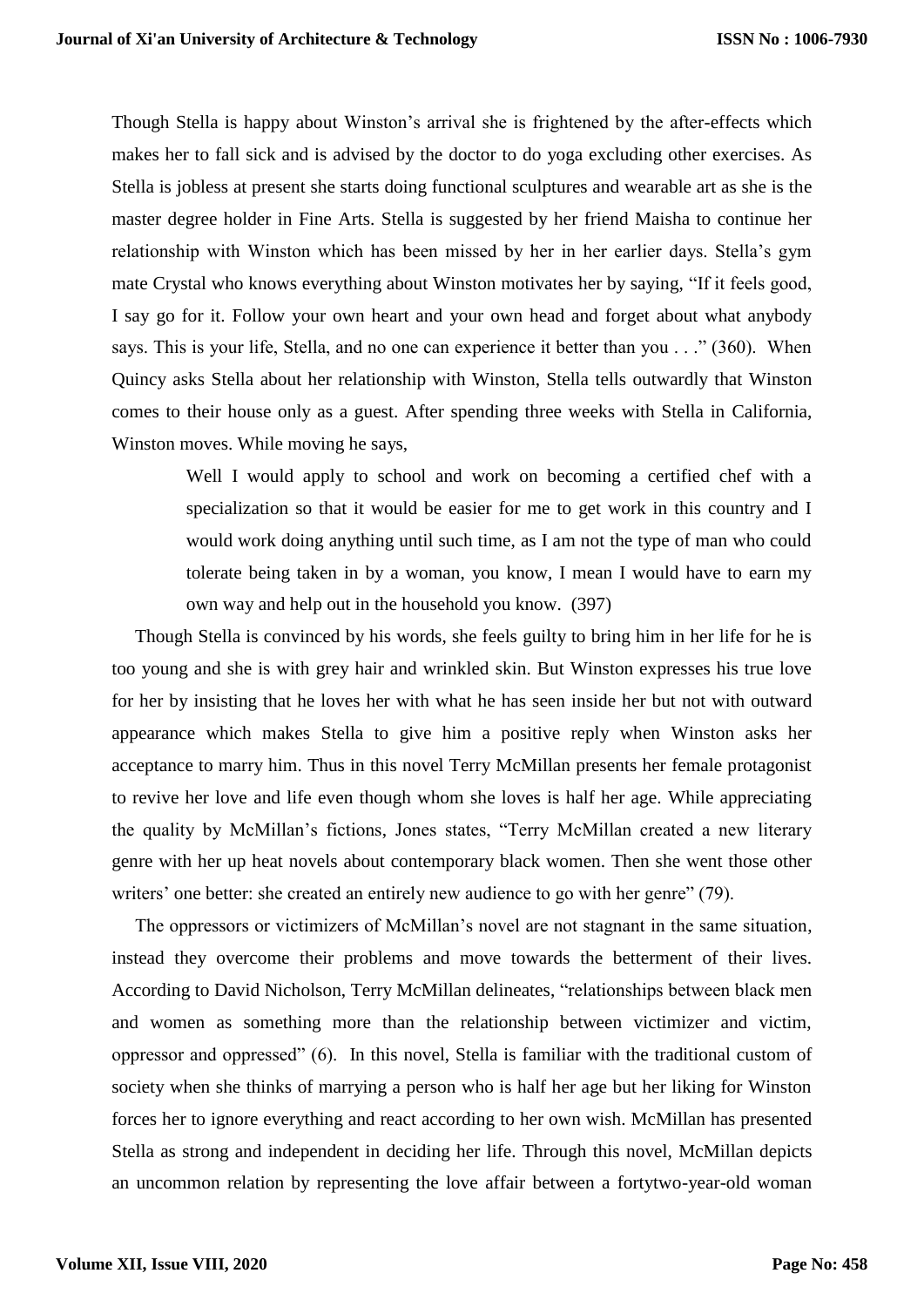and twenty one-year-old man as a typical example for this. Stella's daring behaviour makes her to think that, when older men are ready to seek younger women for reviving their love, as they feel that they have wasted their youth without enjoyment, why the same should not be agreed when it is executed by women. Generally McMillan's men depend on their women for getting economic help. In this novel Stella also fears about Winston, when her sister Angela accuses him that the main reason for his affair with Stella is to obtain financial support. But it is ignored by Stella when Winston expresses his true love for her. Similarly when Stella is alarmed by the deficiency of men, she says, "What I do know deep down although I keep it secretly secret is that I'm terrified at the thought of losing myself again wholeheartedly to any man" (93).

 McMillan's female characters are uncustomary and prevail over hurdles as they prefer living successful life. Stella wants her man to be radical and she explains her point of view about marriage as, "I wanted it to be the rainbow. I wanted each day to be fresh, warm, sprinkled with something redeeming . . . We both pay attention to each other's needs, respect appreciate them"(24). When Stella wants an interval from the monotonous life she takes a trip without her son which makes her to feel in herself, ". . . for the first time in years I feel like being totally selfish" (25). Her self-determination and singularity can clearly be seen when she says, "I come to the conclusion that I have earned the right to some happiness" (252). Hence she is very particular that she should have a cheerful life. Stella's originality can distinctly be perceived through her words when she feels, "I am proud of myself for something I really want to do without worrying about what anybody will think for a change, …"(306). So in her way of attaining a success by leading an untroubled life she doesnot bother anyone while overcoming the hurdles.

 Thus in this paper, McMillan has portrayed Stella as autonomous in picking out her own idea in continuing her relationship with Winston. As Stella is frightened by the inadequacy of men in general she is afraid and doubtful to have a stable connection with a young partner. Though she is warned by her sisters and criticized by her neighbours about her affair with an inexperienced person, herself-standing, forbearing and boldness make her to take decision of her own in all difficult situations and reinvent her life.

## **WORKS CITED**

 Jones JR, Malcolm. "Successful Sisters: Faux Terry Is Better than No Terry" in *Newsweek* Vol. 127,No.18,April 29,1996.

McMillan, Terry. *How Stella Got Her Groove Back*. New York: Viking, 1996.